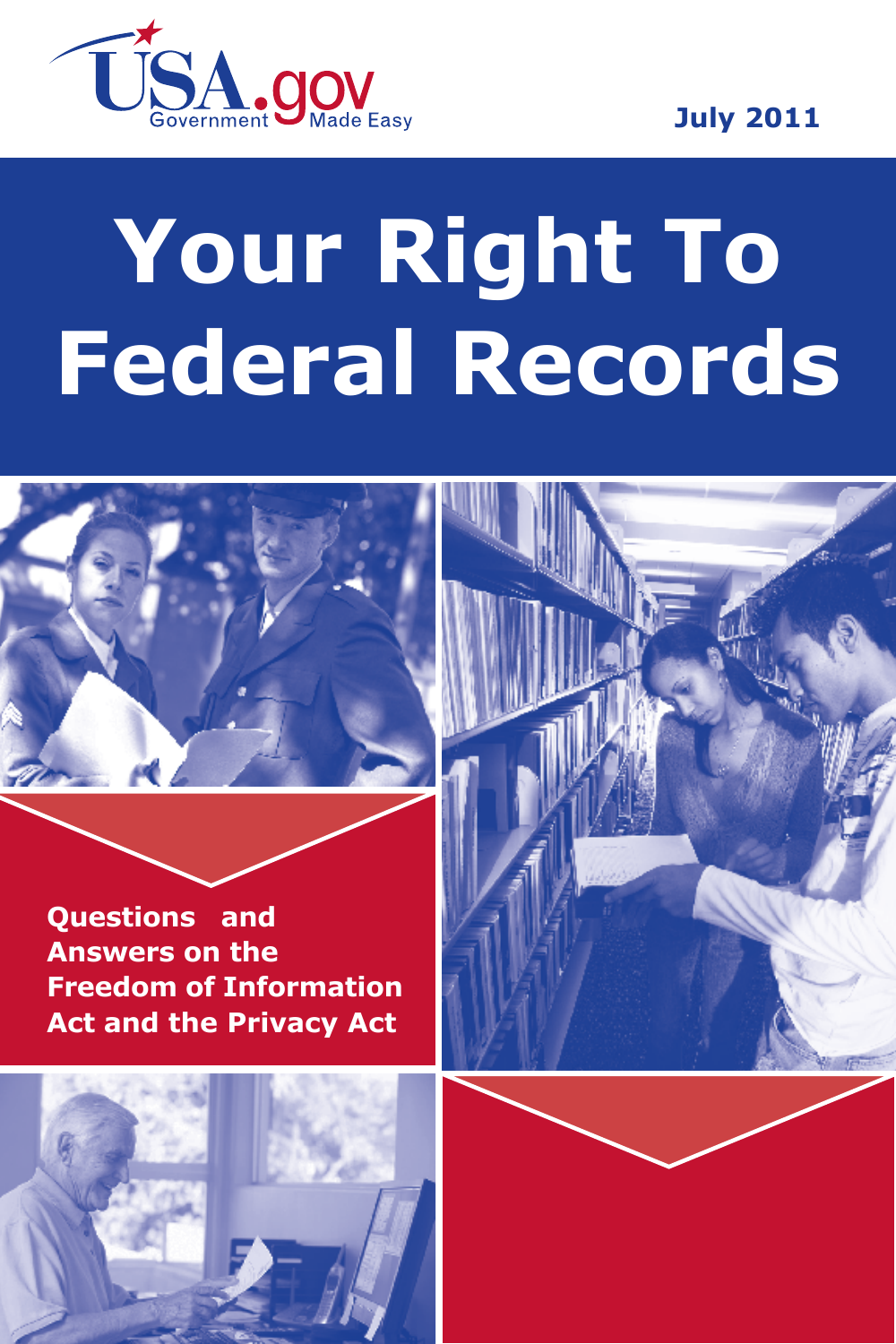# **Table of Contents**



# **[The Freedom of Information Act](#page-3-0)**

| What the Freedom of Information Act is and |  |
|--------------------------------------------|--|
|                                            |  |

# **[The Privacy Act](#page-8-0)** What the Privacy Act is and How to Use it ...10

**[A Comparison of the Freedom of](#page-11-0)  Information Act and the Privacy Act** Relationship Between the Two Laws and

| <b>INCIDENTION IDEOGRAPHIC INTO LAND AND</b> |  |  |  |
|----------------------------------------------|--|--|--|
| Deciding Which to Use16                      |  |  |  |

**[Other Sources of Information](#page-12-0)** ..................18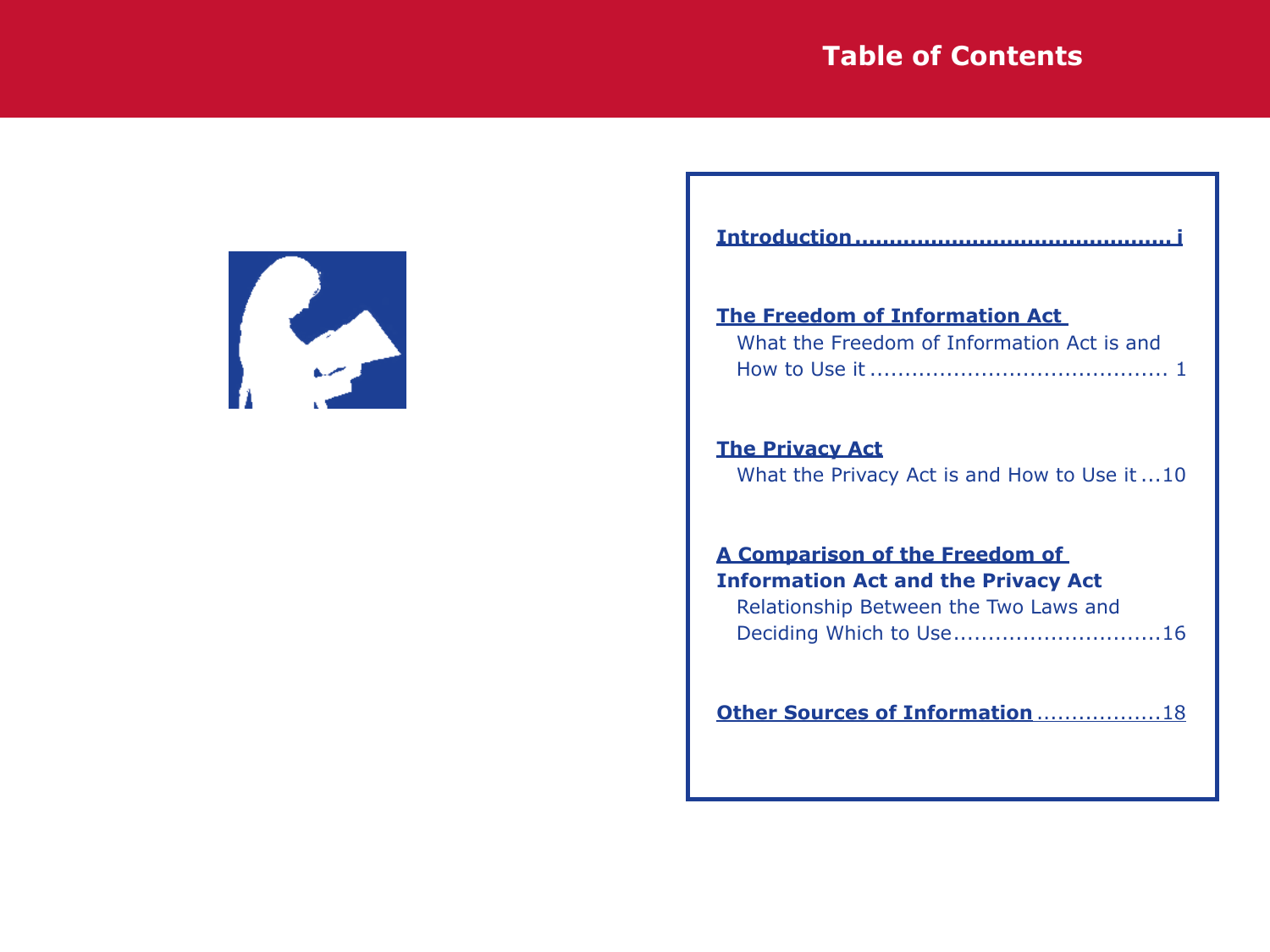# **Introduction**

<span id="page-2-0"></span>nacted in 1966, and taking effect on July<br>4, 1967, the Freedom of Information Act<br>(FOIA) provides that any person has a right, 4, 1967, the Freedom of Information Act (FOIA) provides that any person has a right, enforceable in court, to obtain access to federal agency records, except to the extent that such records (or portions of them) are protected from public disclosure. The FOIA is often described as the law that keeps citizens in the know about their government. As Congress, the President, and the Supreme Court have all recognized, the FOIA is a vital part of our democracy.

Under the FOIA, agencies must disclose any information that is requested – unless that information is protected from public disclosure. The FOIA also requires that agencies automatically disclose certain information, including frequently requested records. Agencies routinely post a wide variety of documents on their websites to inform the public about the activities of that agency. The primary source of FOIArelated information for the

public is the [FOIA.Gov](http://www.foia.gov) website [\(www.foia.gov](http://www.foia.gov)). [FOIA.Gov](http://www.foia.gov) is a website created by the Department of Justice where you can learn about the FOIA, view significant FOIA releases, and access all the data collected by the Department of Justice reflecting agencies' administration of the FOIA. On [FOIA.Gov](http://www.foia.gov), you will find information about making a FOIA request, including agency contact information. [FOIA.Gov](http://www.foia.gov) contains a glossary of FOIA terms, frequently asked questions and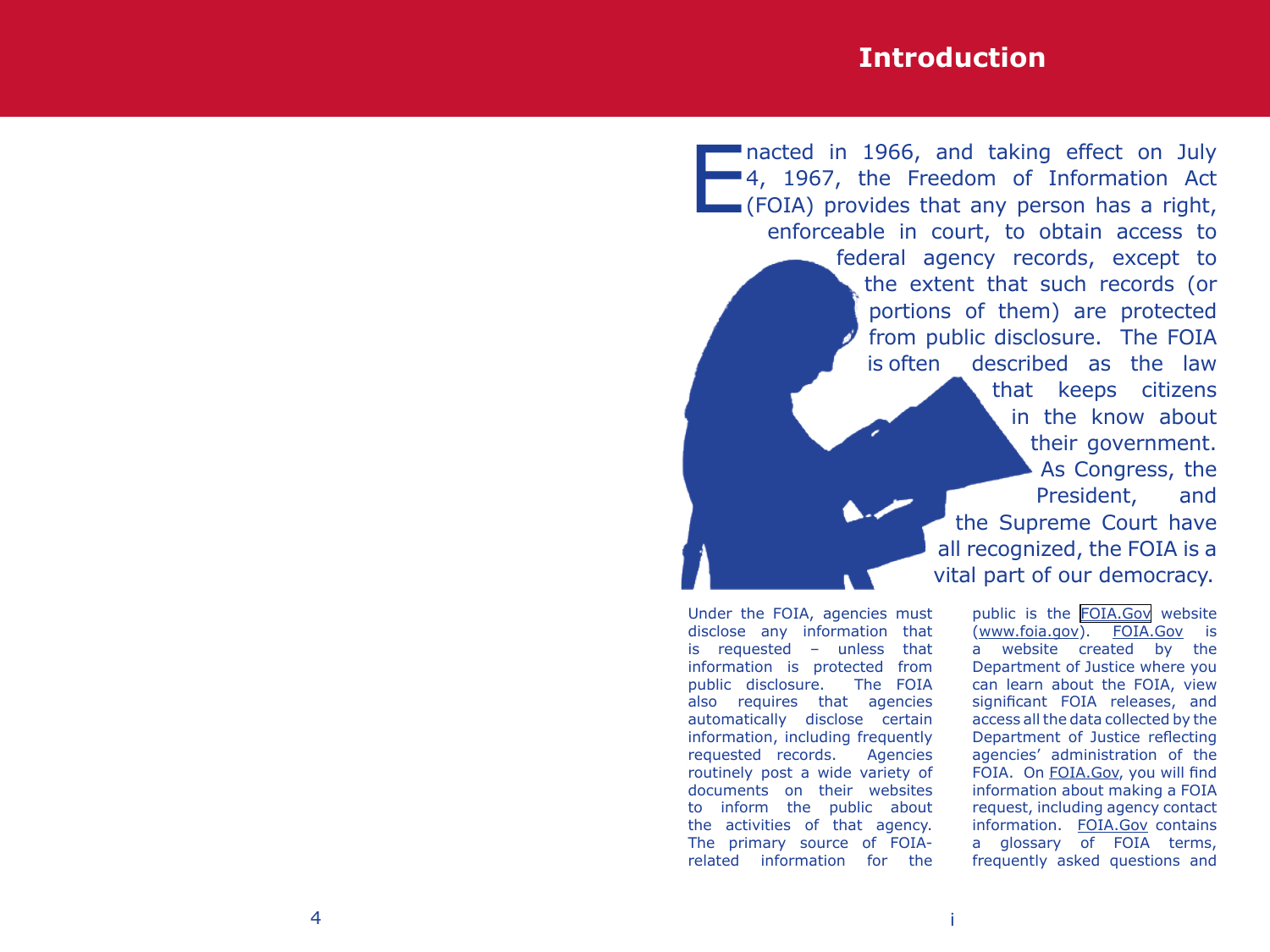<span id="page-3-0"></span>answers connected with the FOIA, educational videos, and links and information regarding other Open Government websites. [FOIA.Gov](http://www.foia.gov) also provides detailed information about the number of FOIA requests received each year, how agencies handled these requests, as well as information on processing times, backlogs, fees and agency personnel who work to comply with the FOIA.

The Department of Justice's Office of Information Policy (OIP) oversees agency compliance with the FOIA and encourages all agencies to fully comply with both the letter and the spirit of the FOIA. At OIP's website ([www.justice.gov/oip\)](www.justice.gov/oip), you will find additional information, guidance, and a comprehensive legal treatise on the FOIA called the *United States Department of Justice Guide to the Freedom of Information Act*. The OIP website also includes summaries of court opinions decided under the FOIA and links to agencies' Annual FOIA Reports and Chief FOIA Officer Reports.

The Privacy Act of 1974 can also be used to obtain access to records about yourself. The Privacy Act establishes certain controls over how executive branch agencies of the federal government collect, maintain, use and disseminate personal information about individuals maintained by federal

agencies. The Privacy Act provides individuals with a means to seek access to and amendment of their records, but it pertains only to records about individual U.S. citizens and lawfully admitted permanent resident aliens. The FOIA, on the other hand, covers virtually all records in the possession and control of federal executive branch agencies.

This brochure provides basic guidance about how the FOIA and the Privacy Act work to assist you in exercising your rights. It uses a question-and-answer format to present information about these laws in a clear, simple manner. The brochure is not intended to be a comprehensive analysis of the complex issues associated with the FOIA and the Privacy Act.

The questions answered here are those frequently asked by persons who contact the Federal Citizen Information Center (FCIC) of the U.S. General Services Administration for information on the FOIA and the Privacy Act. The answers were compiled by the FCIC, along with the Department of Justice — the agency responsible for encouraging agency compliance with the FOIA in a spirit of openness and transparency. The Office of Management and Budget (OMB), which has a similar responsibility for the Privacy Act, reviewed the answers to questions on that law.

# **What information is available under the FOIA?**

The Freedom of Information<br>
Act (FOIA) provides the<br>
public with a right of access Act (FOIA) provides the to federal agency records except for those records (or portions of those records) that are protected from disclosure by any of nine exemptions. In addition, in three carefully defined situations, certain sensitive law enforcement records are "excluded" from the requirements of the FOIA.

The FOIA's exemptions provide protection for nine categories of information.

The exemptions cover:

- 1. classified national defense and foreign relations information,
- 2. internal agency personnel rules and practices,
- 3. information that is prohibited from disclosure by another law,
- 4. trade secrets and other confidential commercial information,
- 5. inter-agency or intra-agency communications that are protected by legal privileges,
- 6. information that would invade someone's personal privacy,
- 7. certain information compiled for law enforcement purposes,
- 8. information relating to the supervision of financial institutions, and
- 9. geological information on wells.

The FOIA does not apply to Congress, the courts, or the inner offices of the White House, nor does it apply to records in the custody of state or local governments. However, all state governments have their own statutes that provide procedures for access to state records. Details about a state's records access law are available on the state's official website.

Under the FOIA, you can request a copy of any record that is in an agency's files and it will be provided to you unless it is protected from disclosure by one of the exemptions or exclusions. Before making your FOIA request, first check the agency's website to see if the agency has already posted the information you seek. [FOIA.Gov](http://www.foia.gov) includes links to all the agencies' FOIA websites and so can be a useful starting point. For example, suppose you have heard that a certain toy has been recalled as a safety hazard and you want to know the details. The Consumer Product Safety Commission's website allows you to search for recall information by product type, company, product description, type of hazard, and location of manufacturer, and posts recall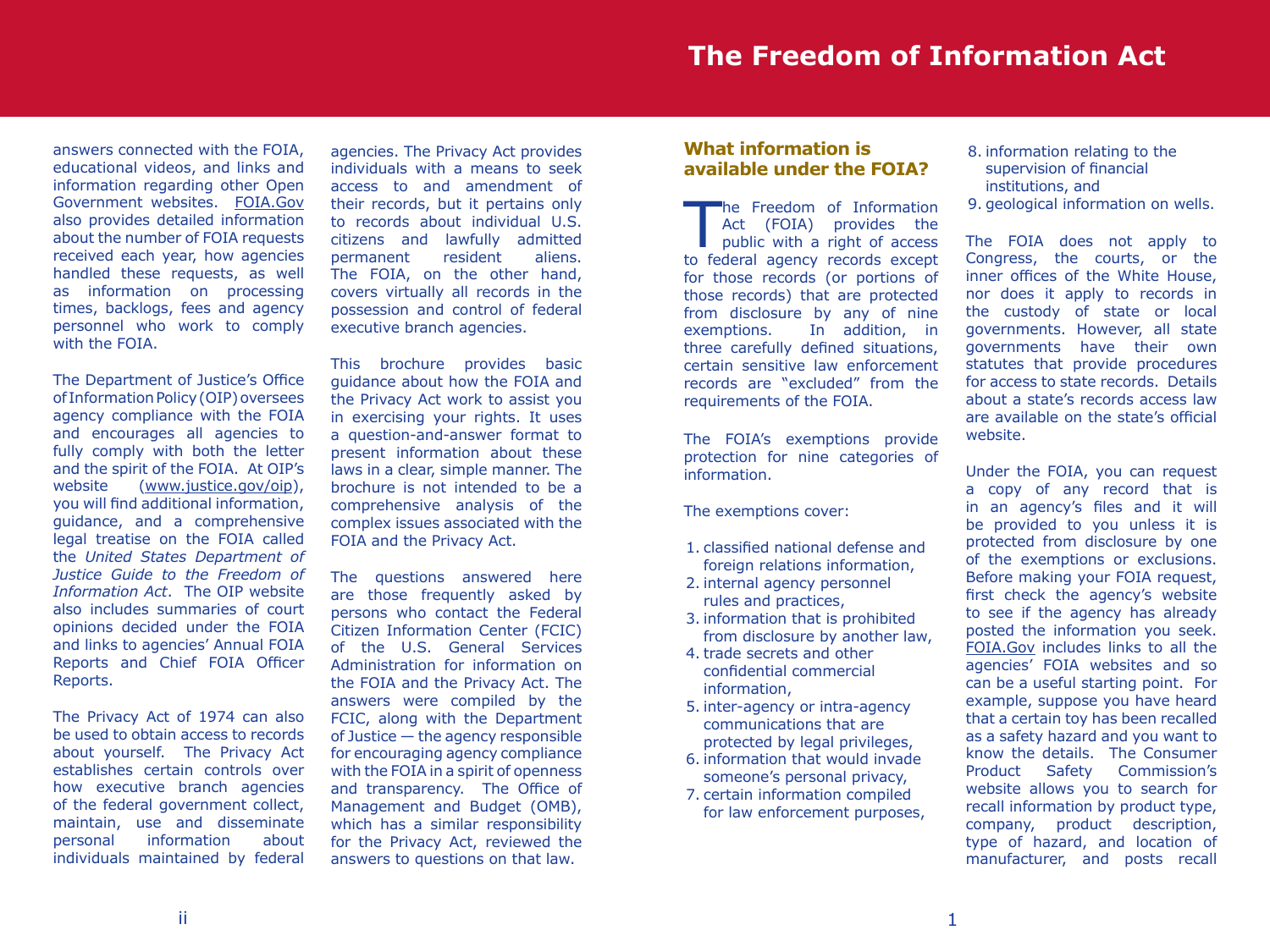documents. If you want further information about the recall, you could make a FOIA request to the agency. Perhaps you want to read the latest inspection report on conditions at a nursing home certified for Medicare. Medicare's website includes information explaining the inspections, inspection reports, and tools for comparing reports from different



facilities. If you need more information about the inspections or how they are conducted, you could make a FOIA request. In both of these examples, you could use the FOIA to request information from the appropriate federal agency.

If the records you seek are about yourself, you can request them under both the FOIA and the Privacy Act of 1974 (see ["The](#page-8-1) [Privacy Act" on page 10](#page-8-1) for further information pertaining to

the Privacy Act). In such cases, records may be withheld from you only if exempt from release under both laws (See a ["Sample](#page-9-0) [Privacy Act Request Letter" on](#page-9-0)  [page 13\)](#page-9-0).

When you make a FOIA request, you must describe the records that you seek as clearly and specifically as possible and comply with the

agency's regulations for making requests. If the agency cannot identify and locate records that you have requested with a reasonable amount of effort, it will not be able to assist you. All federal agencies strive to handle all FOIA requests in a customer-friendly fashion, in accordance with the FOIA. For example, for requests that will require more than ten days for

the agency to process, the FOIA requires agencies to assign a tracking number to your request. Each agency must provide a telephone number or website by which a requester can use the assigned tracking number to obtain information about the status of a pending request. Further, each agency is required to provide a Public Liaison to assist in the resolution of disputes between the requester and the agency. However, the FOIA does not require agencies to do

research for you, analyze data, answer written questions, or in any other way create records in order to respond to your request.

#### **Can I find agency records on the internet?**

Yes, and it can be useful to look at the information that an agency makes available on the internet before making a FOIA request. Agencies place a wide variety of information on their websites that is useful to the general public and that describes their various programs and activities. Additionally, the FOIA requires that agencies make certain records available on the internet. For example, you will find certain agency opinions, staff manuals, policy statements, and records frequently requested under the FOIA. You can find links to the FOIA sites of federal agencies on the internet by going to [FOIA.Gov](http://www.foia.gov) ([www.foia.gov,](http://www.foia.gov) click on the "Learn" tab, then click on "Where to Make a FOIA Request").

## <span id="page-4-0"></span>**Whom do I contact in the federal government with my request? How do I get the right address?**

The **[FOIA.gov](http://www.foia.gov)** website provides contact data for all agencies. No single office of the federal government handles all FOIA requests. Each FOIA request must

be made to the particular agency that has the records that you seek. Therefore, it is important to send your request to the appropriate office. For example, if you want to know about an investigation of motor vehicle defects, write to the Department of Transportation. If you want information about a work-related accident at a nearby manufacturing plant, write to the Department of Labor (at its office in the region where the accident occurred). Most of the larger federal agencies have several FOIA offices. Some have one for each major bureau or component; others have one for each region of the country.

The Department of Justice maintains [FOIA.Gov](http://www.foia.gov) to help the public know where to make FOIA requests. [FOIA.Gov](http://www.foia.gov) offers a list of all the government agencies, briefly describes their missions, and provides contact information for each agency's FOIA office or offices. To access [FOIA.Gov](http://www.foia.gov)'s list of federal agencies, visit [www.foia.gov](http://www.foia.gov) (click on the "Learn" tab, then click on "Where to Make a FOIA Request").

For additional assistance, you can contact the Federal Citizen Information Center (FCIC) of the U.S. General Services Administration. The FCIC is specially prepared to help you find the right agency, office, and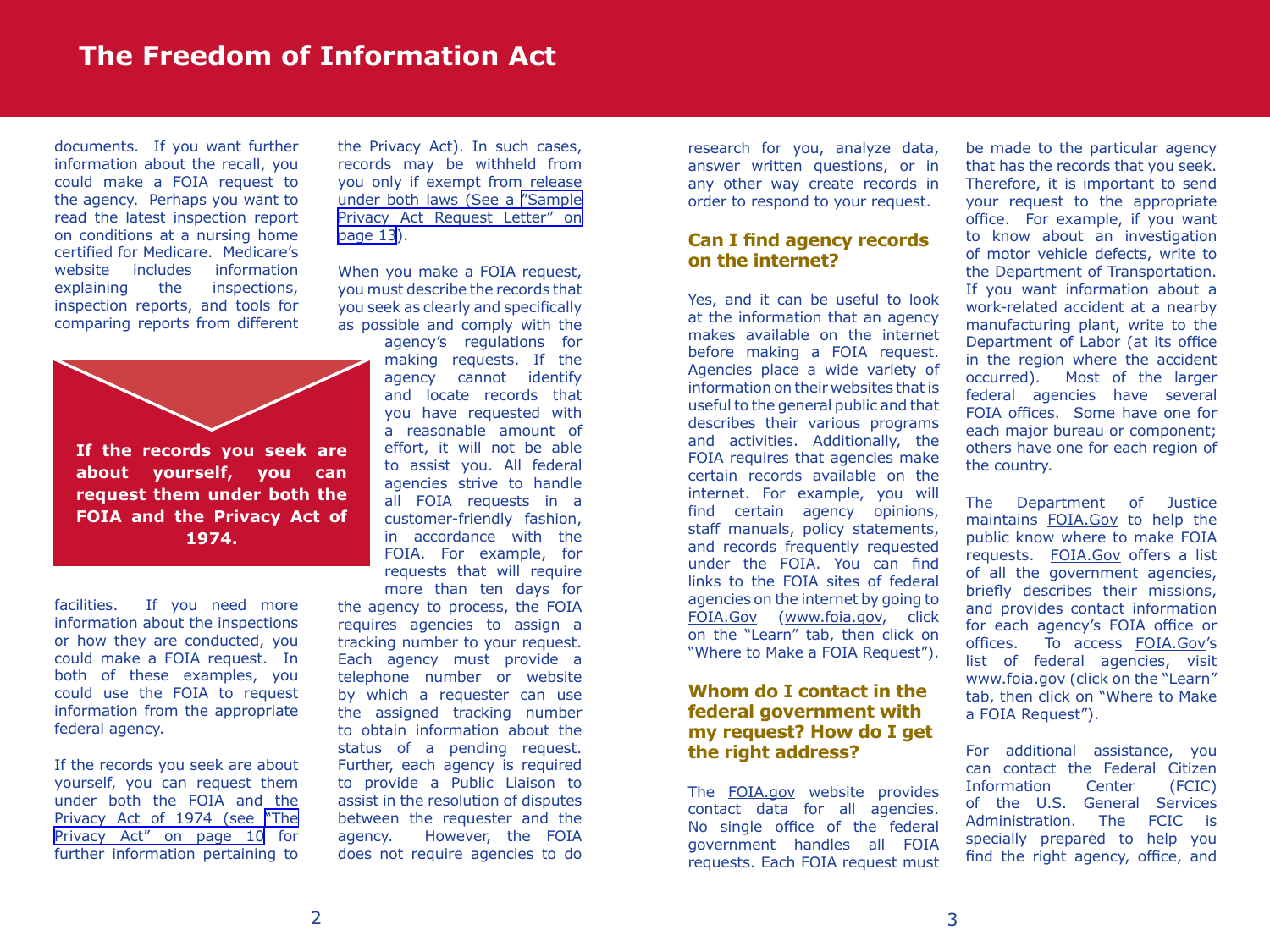# **The Freedom of Information Act**

address. See "["Other Sources of](#page-12-1) [Information" on page 18](#page-12-1) for information on how to contact the FCIC.

The U.S. Government Manual, the official handbook of the federal government, may also be useful. It describes the programs within each federal agency and lists the names of top personnel and agency addresses. You can access the Manual online at [www.gpoaccess.gov/gmanual/](http://www.gpoaccess.gov/gmanual/index.html) [index.html](http://www.gpoaccess.gov/gmanual/index.html). The Manual is also available at most public libraries and can be purchased from the Superintendent of Documents

(See ["Other Sources of](#page-12-1) [Information" on page 18](#page-12-1) for ordering instructions). In addition, each agency publishes FOIA regulations in the Code of Federal Regulations (CFR) that contain the mailing addresses of its FOIA offices. (For example, the Department of Justice's FOIA regulations can be found in Volume 28 of the CFR, Part 16.) The

CFR is available at most public libraries and on the internet at [www.gpoaccess.gov/cfr/](http://www.gpoaccess.gov/cfr/). [FOIA.Gov](http://www.foia.gov) also includes links to agencies' FOIA websites, where you will find each agency's FOIA regulations. To access [FOIA.Gov'](http://www.foia.gov)s list of federal agencies, visit [www.foia.gov](http://www.foia.gov). (click on the "Learn"

tab, then click on "Where to Make a FOIA Request").

#### **How do I request information under the FOIA?**

After you determine the agency most likely to have the records you seek, you can make a FOIA request by simply writing a letter (see ["Sample Freedom of](#page-6-0)  [Information Act Request Letter" on](#page-6-0)  [page 6\)](#page-6-0) or, in many instances, sending an email or using a webbased request form sent to the appropriate agency. An agency's

**FOIA requesters are not required to state the reasons why they are making their requests.** 

> FOIA website and regulations will provide information about how to make a request to that particular agency. Every agency is different, so you should verify if the agency accepts requests by email, fax or other electronic means. If you write a letter, mark both your letter and the envelope "Freedom

of Information Act Request" for the quickest possible handling of your request.

Regardless of the way you send the request, your request should identify the records that you seek as specifically as possible in order to increase the likelihood that the agency will be able to locate them. Any facts that you can furnish about the time, place, authors, events, subjects, and other details of the records will be helpful to the agency in deciding where to search for the records that you seek.

As a general rule, FOIA requesters are not required to state the reasons why they are making their requests. You can do so if you think it might help the agency to locate the records.

# **Can I request records in a specific format?**

Yes, but the records may not be available in the requested format. If you request records that already exist in an electronic format, the FOIA requires agencies in almost all cases to provide these records to you in that same format, if that is what you prefer. However, if you request records that exist only in paper form, and you would like them in an electronic format, the agency is obligated to provide the records in that electronic

format only if it can do so with a reasonable amount of effort. The same is true if you request that electronic records be provided to you in an electronic format that is not readily reproducible.

#### **What is the cost for getting records under the FOIA?**

The FOIA permits agencies to charge fees to FOIA requesters. For noncommercial requesters, an agency can charge only for the actual cost of searching for records and the cost of making copies. Search fees usually range from about \$15 to \$40 per hour, depending upon the salary levels of the personnel needed for the search, although such fees may vary considerably by agency. The charge for copying documents can be as little as five cents or less per page at some agencies, but may be considerably more at other agencies.

For noncommercial requests, agencies will not charge for the first two hours of search time or for the first 100 pages of document copying. Agencies also will not charge if the total cost is minimal.

An agency should notify you before proceeding with a request that will involve substantial fees,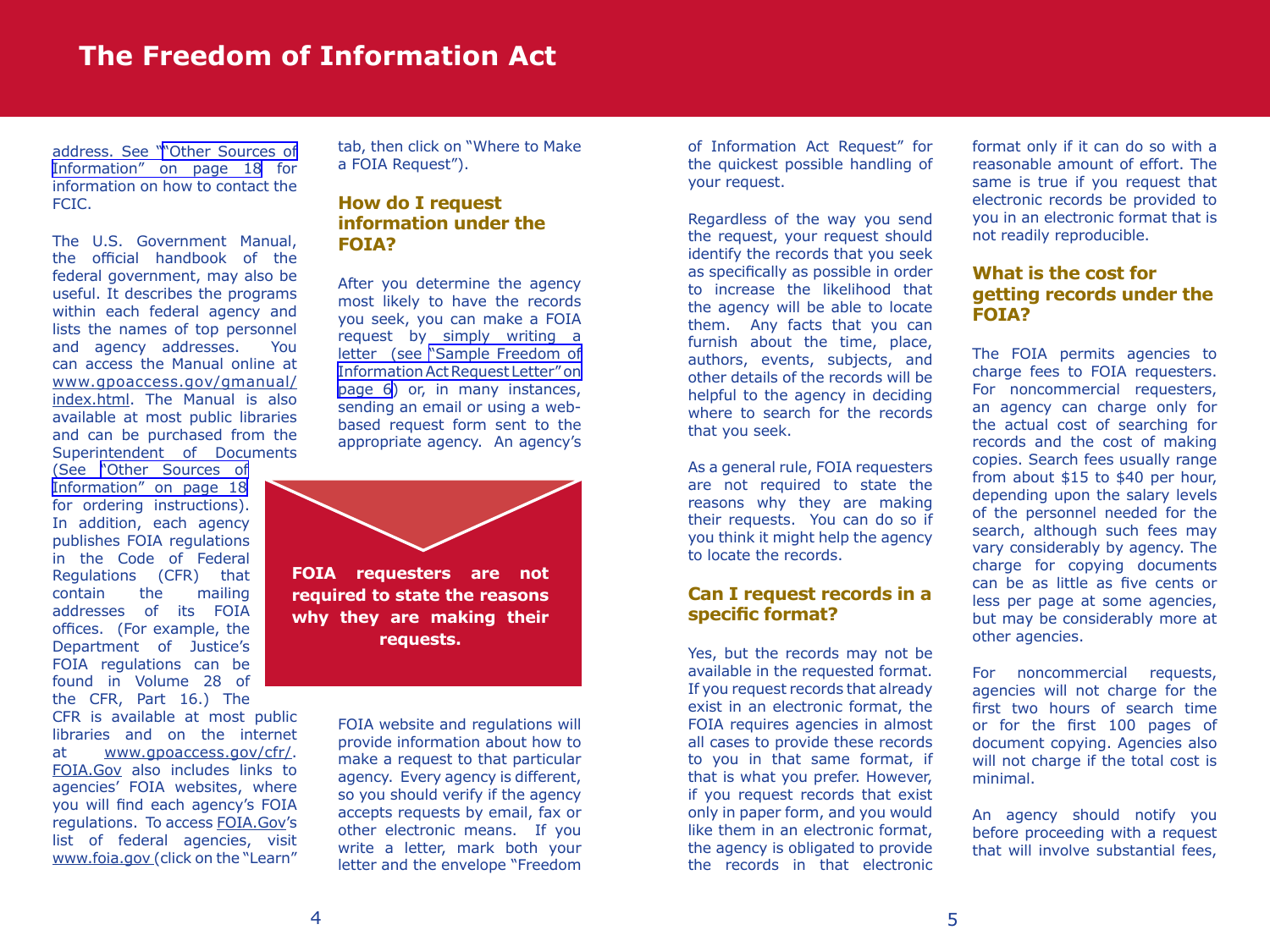<span id="page-6-0"></span>A sample FOIA request letter is shown below. Keep a copy of your request. You may need to refer to it in further correspondence with the agency.

#### Date

Agency FOIA Officer Name of agency or agency component Address (see discussion on page 3 on [whom to contact\)](#page-4-0)

Dear \_\_\_\_\_\_\_\_\_\_\_\_\_\_\_\_\_\_\_\_\_\_\_\_:

Under the Freedom of Information Act, 5 U.S.C. subsection 552, I am requesting access to [identify the records as clearly and specifically as possible].

If there are any fees for searching for or copying the records, please let me know before you work on my request. [Or, please supply the records without informing me of the cost if the fees do not exceed \$ which I agree to pay.]

If you deny all or any part of this request, please cite each specific exemption you think justifies your refusal to release the information and notify me of appeal procedures available under the law.

Optional: If you have any questions about handling this request, you can telephone me at \_\_\_\_\_\_\_\_\_ (home phone) or at \_\_\_\_\_\_\_\_\_\_\_\_(office phone).

Sincerely,

Name **Address** 

unless your request letter already states your willingness to pay fees as large as that amount. If fees are charged, you can request a waiver of those fees if you can show that the records, when disclosed to you, will contribute significantly to the public's understanding of the operations or activities of the government.

# **How long will it take to answer my request?**

Under the FOIA, federal agencies are generally required to respond to your request within twenty working days of receipt (excluding Saturdays, Sundays, and federal holidays). If you have not received a response by the end of that time (allowing for mailing time), you can contact the agency to ask about the status of your request. Agencies often need more time to find the records, examine them, possibly consult with other agencies or components within the same agency, decide whether to disclose all of the information requested, and prepare the records for release to you. Agencies can extend this twenty-day period for up to ten more working days, with written notice to you. Some agencies, particularly law enforcement agencies, receive large numbers of requests, many of which involve voluminous records or require exceptional care to process. If an

agency has a backlog of requests that were received before yours and has assigned a reasonable portion of its staff to work on the backlog, it is permissible for the agency to handle requests on a first-come, first-served basis even if the agency is unable to respond to all requests within the statutory time period. However, the FOIA does allow an agency to set up processing categories so that simple requests do not have to wait to be handled because a more complicated request was received by the agency first.

# **Is there any way for me to speed up the response time?**

By making a simple request, meaning a request for a small volume of information, the agency will typically be able to process it more quickly. If an agency is unable to respond to your request in time, it may ask you to modify your request so that you can receive a response more quickly. Generally, it takes agencies less time to process simple requests involving a small number of records. Complex requests involving a greater number of records can take considerably more time to process. Therefore, you and an agency FOIA Officer or FOIA Public Liaison may want to discuss narrowing the scope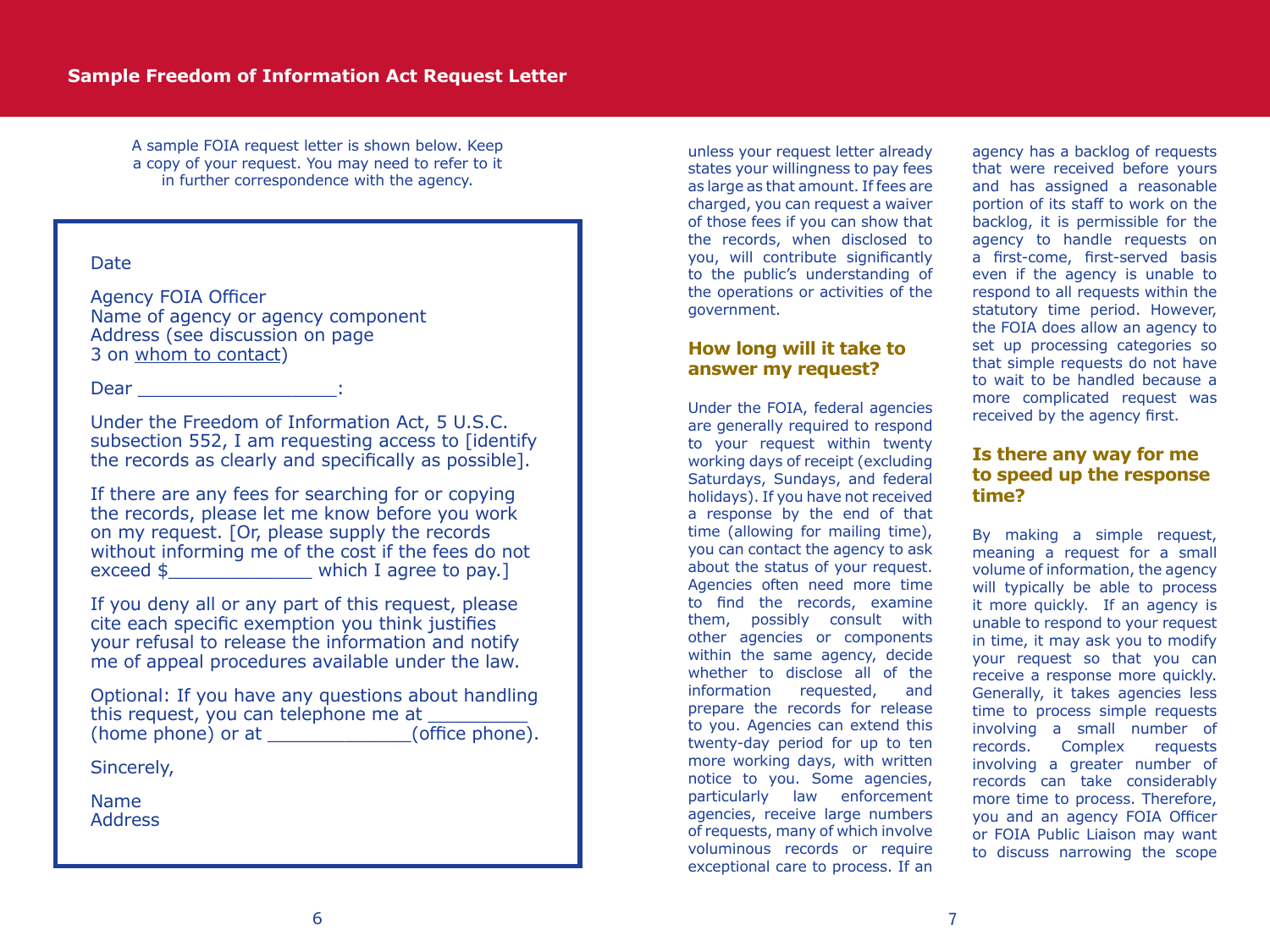# **The Freedom of Information Act**

of your request to speed up the response time or to agree on an alternative time frame for record processing.

Under certain conditions you may be entitled to have your request processed on an expedited basis.

There are two specific situations where a request will be expedited, which means that it is handled as soon as practicable. These two situations apply to every agency. First, a request will be expedited if the lack of expedited treatment could reasonably be expected to pose a threat to someone's life or physical

safety. Second, if an individual will suffer the loss of substantial due process rights, his or her request will be expedited. A request will not normally be expedited merely because the requester is facing a court deadline in a judicial proceeding. However, an agency can allow expedited processing for other situations, depending on the regulations of that agency. The websites for each agency, which are accessible on [FOIA.Gov](http://www.foia.gov), will provide more information on specific rules and regulations regarding expedited processing.

Additionally, as noted above, each agency must provide a telephone number or website that you can use to obtain information about the status of your pending FOIA request. Further, if you wish to raise a concern about the service provided to you by an agency's



FOIA office, you can contact a supervisory agency official known as a "FOIA Public Liaison." Contact information for each agency's FOIA office(s) and FOIA Public Liaison(s) are posted on each agency's FOIA website and are also on [FOIA.Gov.](http://www.foia.gov)

# **What happens if the agency denies my request?**

If the agency locates records subject to the FOIA in response to your request, it will review

them to see whether any portions are exempt from disclosure under the FOIA's nine exemptions. For records that contain portions of information that is withheld, the agency will generally clearly mark those portions with the applicable FOIA exemption(s). Sometimes an agency will not locate any records in response to your request. In those cases, the agency will inform you that it could not locate records responsive to your request. If an agency denies your request, in whole or in part, it ordinarily must provide an estimate of the amount of material withheld, state the reason(s) for the denial, and inform you of your right to file an administrative appeal.

#### **How do I appeal a denial?**

You can file an administrative appeal if you are not satisfied with an agency's initial response to your request. Typically, all you need to do is send a letter to the agency stating that you are appealing the initial decision made on your request. There is no fee or cost involved. After an independent review, the appellate authority will send you a letter advising you of its decision.

Most agencies require that appeals be made within thirty to sixty days after the denial. The denial letter should tell you the

office to which your appeal letter should be addressed. For the quickest possible handling, you should mark both your appeal letter and the envelope "Freedom of Information Act Appeal."

Your appeal letter should include any tracking number the agency may have assigned to your request. It can save time in acting on your appeal if you include copies of your FOIA request and the agency's denial letter. You do not need to enclose copies of any documents released to you.

#### **What can I do if my appeal is denied?**

Once the administrative appeal process is complete, you have the option to seek mediation services from the Office of Government Information Services at the National Archives and Records Administration [\(www.archives.](http://www.archives.gov/ogis) [gov/ogis\)](http://www.archives.gov/ogis). The FOIA also provides requesters with the right to file a lawsuit.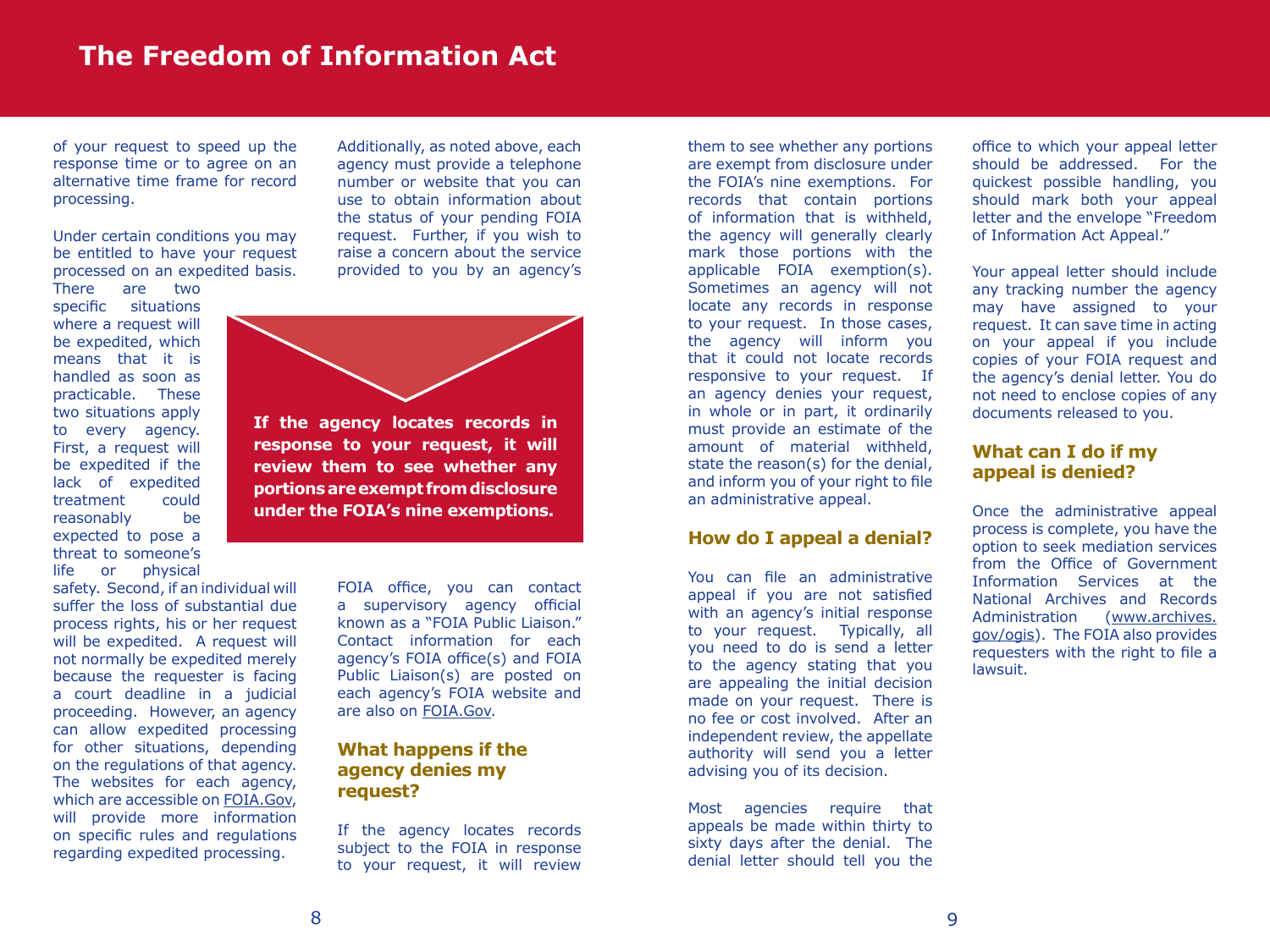# **The Privacy Act**

#### <span id="page-8-0"></span>**What is the Privacy Act?**

The federal government<br>compiles a wide range of<br>information on individuals. compiles a wide range of information on individuals. For example, if you were ever in the military or employed by a federal agency, there should be records of your service. If you have ever applied for a federal benefit or received a student loan guaranteed by the government, you are probably the subject of a file. There are records on every individual who has ever paid income taxes or received a check from Social Security or Medicare.

<span id="page-8-1"></span>how it is used. This law guarantees three primary rights:

- 1. the right to see records about oneself, subject to the Privacy Act's exemptions;
- 2. the right to amend a nonexempt record if it is inaccurate, irrelevant, untimely, or incomplete; and 3. the right to sue the
- government for violations of the statute, such as permitting unauthorized individuals to read your records.

The Privacy Act also provides for



The Privacy Act, passed by Congress in 1974, establishes certain controls over what personal information is collected by the federal government and

certain limitations on agency information practices, such as requiring that information about an individual be collected from that individual to the greatest extent practicable; requiring agencies to ensure that their records are accurate, relevant, timely, and complete; and prohibiting agencies from maintaining information

describing how an individual exercises his or her First Amendment rights unless the individual consents to it, a statute permits it, or it is within the scope



of an authorized law enforcement investigation.

# **What information can I request under the Privacy Act?**

The Privacy Act applies only to records about individuals maintained by agencies in the executive branch of the federal government. It applies to these records only if they are in a "system of records," which means they are retrieved by an individual's name, Social Security number, or some other personal identifier. In other words, the Privacy Act does not apply to information about individuals in records that are filed under other subjects, such as organizations or events, unless the agency also indexes and retrieves them

by individual names or other personal identifiers.

There are ten exemptions to the Privacy Act under which an agency can withhold certain kinds of information from you. Examples of exempt records are those containing classified information on national security and those concerning criminal investigations. Another exemption often used by agencies is that which protects information that would identify a confidential source. For example, if an investigator questions a person about your qualifications for federal employment and that person agrees to answer only if his identity is protected, then his name or any information that would identify him can be withheld. The ten exemptions are set out in the law.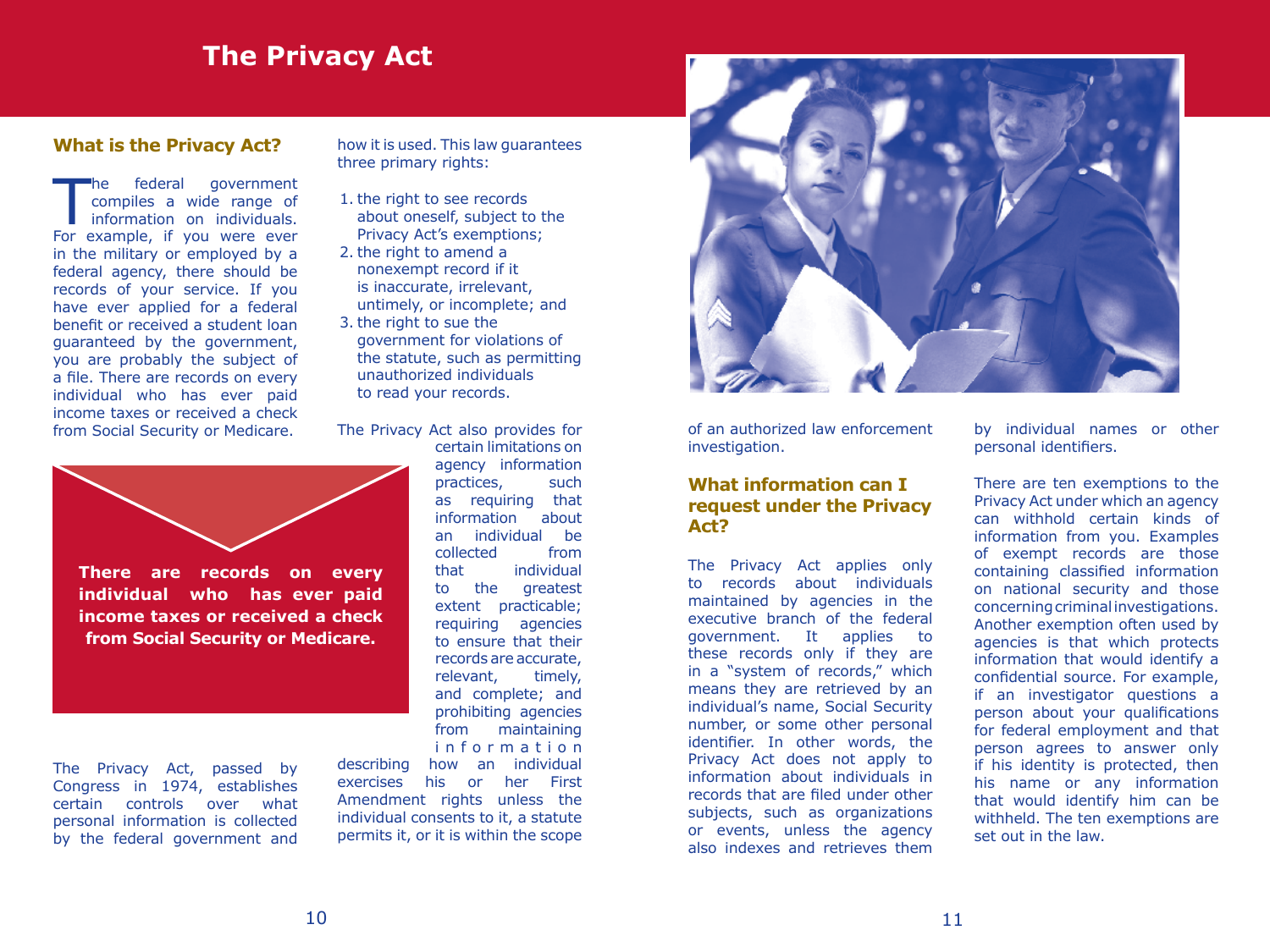# **The Privacy Act**

If you are interested in more details, you should read the Privacy Act in its entirety. Though this law is too lengthy to publish as



**Whom do I contact in the federal government with my request? How do I get the right address?**

> As with the FOIA, no one office handles all Privacy Act requests. To locate the proper agency to handle your request, follow the same guidelines as for the Freedom of Information Act.

# **How do I know if an agency has a file on me?**

part of this brochure, it is readily available. It is printed in the U.S. Code (Section 552a of Title 5), which can be found in many public and school libraries. You can also order a copy of the Privacy Act of 1974, Public Law 93-579, from the Superintendent of Documents (ordering instructions are on page 20). Also, the full text of the Privacy Act is available on the Department of Justice's website at [www.justice.gov/opcl](http://www.justice.gov/opcl) (click on "Privacy Act of 1974," then select the link "Privacy Act of 1974, 5. U.S.C. § 552a").

If you think a particular agency has a file pertaining to you, you can write to the Privacy Act Officer. Agencies are generally required to inform you, upon request, whether or not they have files on you. In addition, agencies are required to report publicly the existence of all systems of records they keep on individuals. The Office of the Federal Register makes available on the internet a compilation of each agency's systems of records notices, including exemptions, as well as its Privacy Act regulations. The Privacy Act Issuances Compilation includes most systems, is updated every two years, and can be

# <span id="page-9-0"></span>Date

Agency FOIA/Privacy Act Officer Name of agency or agency component Address (See discussion on pages 3-4 on [whom to contact](#page-4-0))

Re: Privacy Act Request

Dear \_\_\_\_\_\_\_\_\_\_\_\_\_\_\_\_\_\_\_\_\_\_\_\_\_:

Under the Freedom of Information Act, 5 U.S.C. subsection 552, and the Privacy Act, 5 U.S.C. subsection 552a, I am requesting access to [identify the records as clearly and specifically as possible].

If there are any fees for searching for or copying the records, please let me know before you work on my request. [Or, please supply the records without informing me of the cost if the fees do not exceed \$ The which I agree to pay.

If you deny all or any part of this request, please cite each specific exemption you think justifies your refusal to release the information and notify me of appeal procedures available under the law.

Optional: If you have any questions about handling this request, you can telephone me at \_\_\_\_\_\_\_\_\_\_\_\_\_\_\_\_(home phone) or at \_\_\_\_\_\_\_\_\_\_\_\_\_\_\_\_\_\_\_\_ (office phone).

Sincerely,

Name Address Enclosure (proof of identity)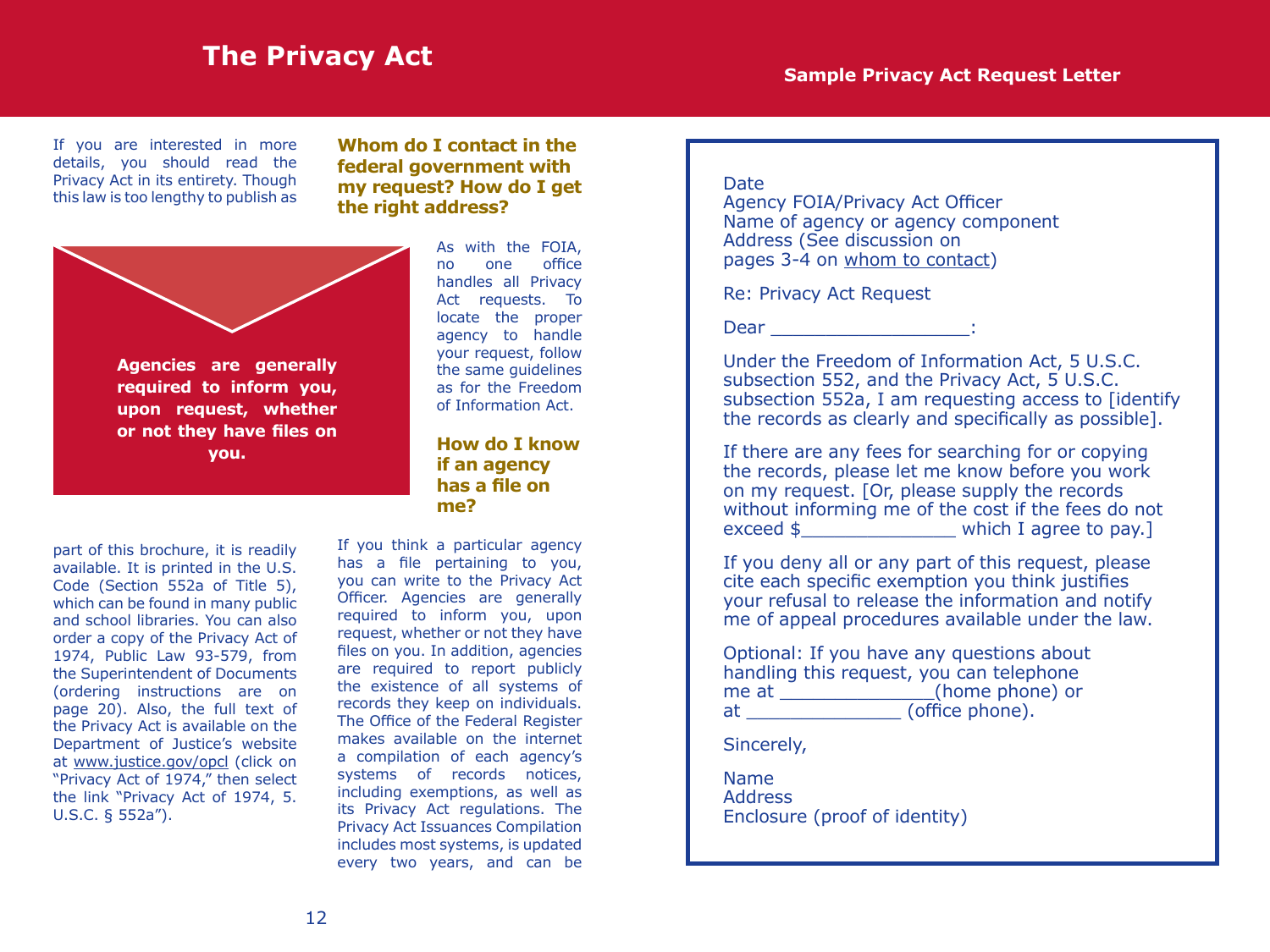# **The Privacy Act**

found at [www.gpoaccess.gov/](http://www.gpoaccess.gov/privacyact/index.html) [privacyact/index.html.](http://www.gpoaccess.gov/privacyact/index.html)

# **How do I request information under the Privacy Act?**

Write a letter to the agency that you believe may have a file pertaining to you. Address your request to the agency's Privacy Act Officer. Be sure to write "Privacy Act Request" clearly on both the letter and the envelope.

Most agencies require some proof of identity before they will give you your records. Therefore, it is a good idea to enclose proof of identity (such as a copy of your driver's license) with your full name and address. Do not send any original documents. Remember to sign your request for information, since your signature is a form of identification. If an agency needs more proof of identity before releasing your files, it will let you know.

Give as much information as possible as to why you believe the agency has records about you. The agency should process your request or contact you for additional information.

A ["Sample Privacy Act Request](#page-9-0) [Letter"](#page-9-0) is available on the previous page. Keep a copy of your

request. You may need to refer to it in further correspondence with the agency.

# **What is the cost for getting records under the Privacy Act?**

Under the Privacy Act, an agency can charge only for the cost of copying records, not for time spent locating them.

# **How long will it take to answer my request?**

Under the terms of the Privacy Act, the agency is not required to reply to a request within a given period of time. However, most agencies have adopted the FOIA response times. If you do not receive any response within four weeks or so, you might wish to write again, enclosing a copy of your original request.

## **What if I find that a federal agency has incorrect information about me in its files?**

The Privacy Act requires agencies maintaining personal information about individuals to keep accurate, relevant, timely, and complete files. If, after seeing your file, you believe that it contains incorrect information and should be

amended, write to the agency official who released the record to you. Include all pertinent documentation for each change you are requesting. The agency will let you know if further proof is needed. The law requires an agency to notify you of the receipt of such an amendment request within 10 working days of receipt. If your request for amendment is granted, the agency

will tell you precisely what will be done to amend the record. You can appeal any denial.

Even if an agency denies your appeal, you have the right to submit a statement explaining why you think the record is wrong and the agency must attach your statement to any nonexempt records involved. The agency must also inform you of your right to go to court and have a judge review the denial of your appeal.



## **What can I do if I am denied information requested under the Privacy Act?**

There is no required procedure for Privacy Act appeals, but an agency should advise you of its own appeal procedure when it makes a denial. Should the agency deny your appeal, you can take the matter to court.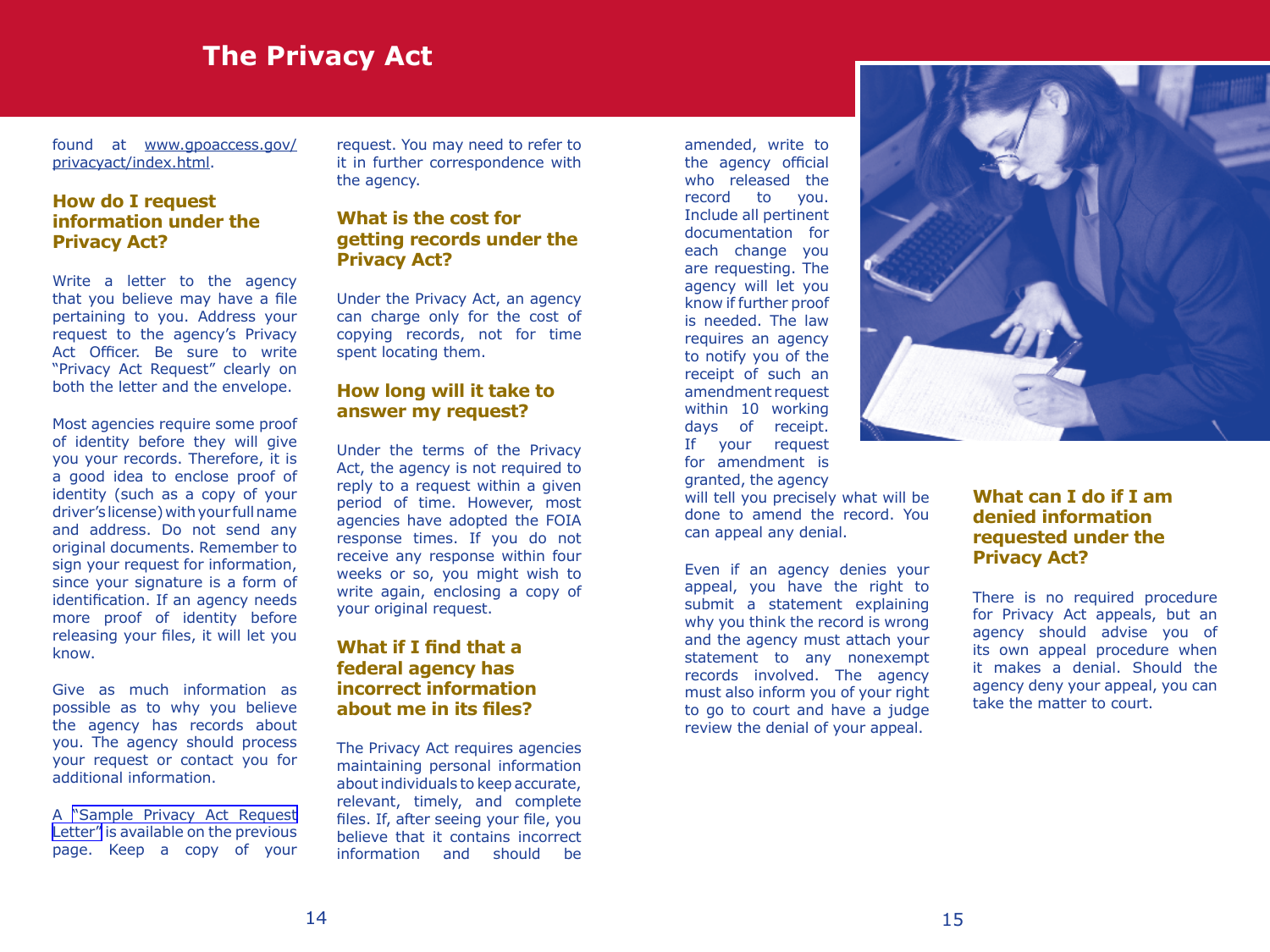# <span id="page-11-0"></span>**A Comparison of the Freedom of Information Act and the Privacy Act**

# **What is the relationship between the FOIA and the Privacy Act?**

Although the two laws<br>
were enacted for different<br>
purposes, there is some<br>
pinalization being provisions Beth were enacted for different similarity in their provisions. Both



the FOIA and the Privacy Act give you the right to request access to records held by agencies of the federal government. The FOIA's access rights are generally given to "any person," but the Privacy Act's access rights are given only to the individual who is the subject of the records sought (if that individual is a U.S. citizen or a lawfully admitted permanent resident alien).

The FOIA applies to all federal agency records. The Privacy Act, however, only applies to those federal agency records that contain information about individuals, are maintained in a "system of records," and which

are retrievable by a name or personal identifier of the individual. Each law has a somewhat different set of fees, time limits, and exemptions from its right of access.

If the information you seek pertains to the activities of a federal agency, an organization, or some person other than yourself, you should make your

request under the FOIA, which covers all agency records. If you request records relating to another person, and release of the records could invade that person's privacy, they ordinarily will not be disclosed to you.

If the information you seek is about yourself, you should also make the request under the Privacy Act, which covers most records of federal agencies that pertain to individuals. Sometimes you can use the FOIA to obtain



records about yourself that are not in a Privacy Act "system of records." If you are in doubt about which law applies or would better suit your needs, you can refer to both in your request letter. If you request records about yourself and do not specify a statute, the agency will, as a matter of policy, process the request under both the FOIA and the Privacy Act and withhold requested information from you only if it is exempt under both laws.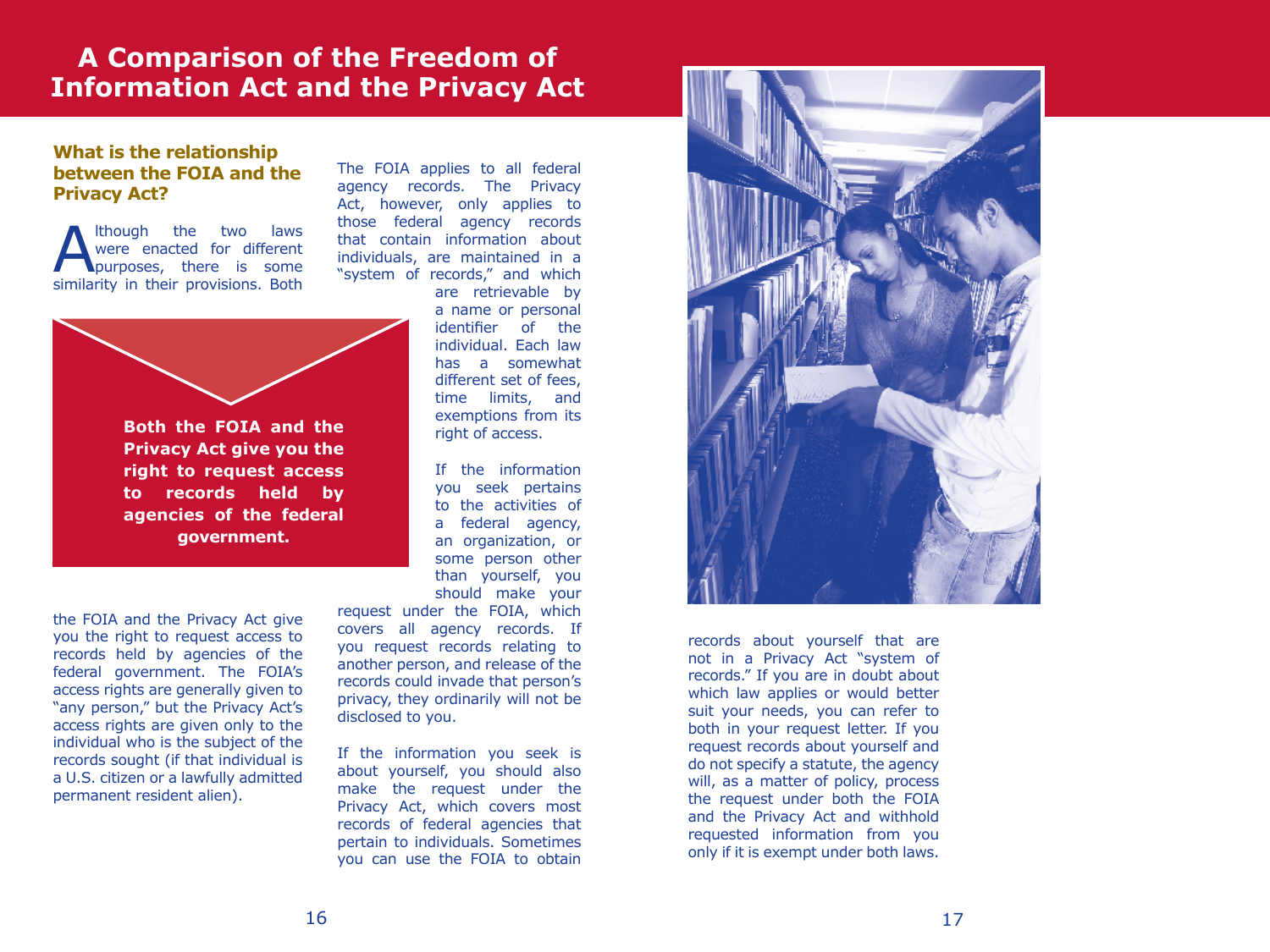# <span id="page-12-0"></span>**[FOIA.Gov](http://www.foia.gov)**

OIA.Gov ([www.foia.gov\)](http://www.foia.gov) is<br>the primary source of FOIA-<br>related information for the the primary source of FOIArelated information for the public. This website, created by the Department of Justice provides educational resources about the FOIA, significant FOIA releases, and access to details about all the agencies' administration of the FOIA. FOIA. Gov also includes information about making a FOIA request, including agency contact information. The website contains a glossary of FOIA terms, frequently asked questions and answers connected with the FOIA, and educational videos.

# **Federal Citizen Information Center**

The General Services Administration's Office of Citizen Services and Innovative Technologies—the nation's focal point for data, information and services offered by the federal government to citizens—manages the Federal Citizen Information Center's National Contact Center. The NCC helps connect people with information about federal agencies, services, and programs. You can ask them for assistance in locating the FOIA office in any federal agency. Call toll-free 1-800-FED-INFO

<span id="page-12-1"></span>(1-800-333-4636) from anywhere in the United States, Monday through Friday, 8 a.m. to 8 p.m. Eastern time. Recorded information on frequently requested subjects is available around the clock. You can also search [USA.gov](http://www.USA.gov)—the official web portal of the federal government to locate FOIA offices for specific federal agencies, email a question using [USA.gov](http://www.USA.gov)'s web form or chat live online with a federal information specialist.

In addition, FCIC [\(www.gsa.gov/](http://www.gsa.gov/FCIC) [FCIC](http://www.gsa.gov/FCIC)) publishes the free Consumer Information Catalog, which lists approximately 200 free and lowcost federal booklets on a wide variety of consumer topics. For a free printed copy of the Catalog, write to Consumer Information Catalog, Pueblo, CO 81009. The Catalog is also available online through FCIC's website at [Publications.USA.gov,](http://Publications.USA.gov) as is a text version of this publication (click on "Federal Programs," and scroll down to this publication's title).

# **U.S. Government Manual**

The *U.S. Government Manual* is the official handbook of the federal government. Published by the National Archives and Records Administration, it describes the programs in each federal agency, lists the names of top personnel,

the mailing address, and a general information telephone number. You can access the Manual online at [www.gpoaccess.gov/gmanual.](http://www.gpoaccess.gov/gmanual) It is available in most public libraries or can be purchased from the U.S. Government Printing Office (GPO). For pricing and ordering information, call toll-free 1-866-512-1800 (202-512-1800 in the Washington, D.C. area) or visit the online U.S. Government Bookstore at [bookstore.gpo.gov/.](http://bookstore.gpo.gov) The text version is available on the U.S. Government Printing Office's website at [www.gpoaccess.gov/](http://www.gpoaccess.gov/gmanual) [gmanual.](http://www.gpoaccess.gov/gmanual)

# **A Citizen's Guide on Using the Freedom of Information Act and the Privacy Act of 1974 to Request Government Records**

This booklet, written by the Committee on Government Reform, U.S. House of Representatives, provides a much more detailed explanation of the Freedom of Information Act and the Privacy Act than this brochure. You can purchase this booklet from GPO by calling toll-free 1 (866) 512-1800 (202-512-1800 in the Washington, D.C. area). This document is also available online at [www.fas.org/sgp/foia/](http://www.fas.org/sgp/foia/citizen.html) [citizen.html](http://www.fas.org/sgp/foia/citizen.html).

# **The Freedom of Information Act**

A copy of the FOIA is available electronically on the Department of Justice's website at [www.](http://www.justice.gov/oip) [justice.gov/oip](http://www.justice.gov/oip) (click on "FOIA Resources," and then click on "Text of the FOIA"). You can order a copy of the FOIA from GPO by calling toll-free 1 (866) 512-1800 (202-512-1800 in the Washington, D.C. area). A complete copy of the FOIA can also be found at Section 552 of Title 5 of the U.S. Code, available at [www.gpoaccess.gov](http://www.gpoaccess.gov) (click on "United States Code" under "GPO Access Resources by Branch").

# **Freedom of Information Act Guide**

The *United States Department of Justice Guide to the Freedom of Information Act* is a comprehensive legal treatise of the FOIA's procedural requirements, exemptions, and litigation considerations. It contains a detailed analysis of the key judicial opinions issued on the FOIA. The Guide is prepared and updated by the staff of the Department of Justice's Office of Information Policy. This publication is available online at the Department of Justice's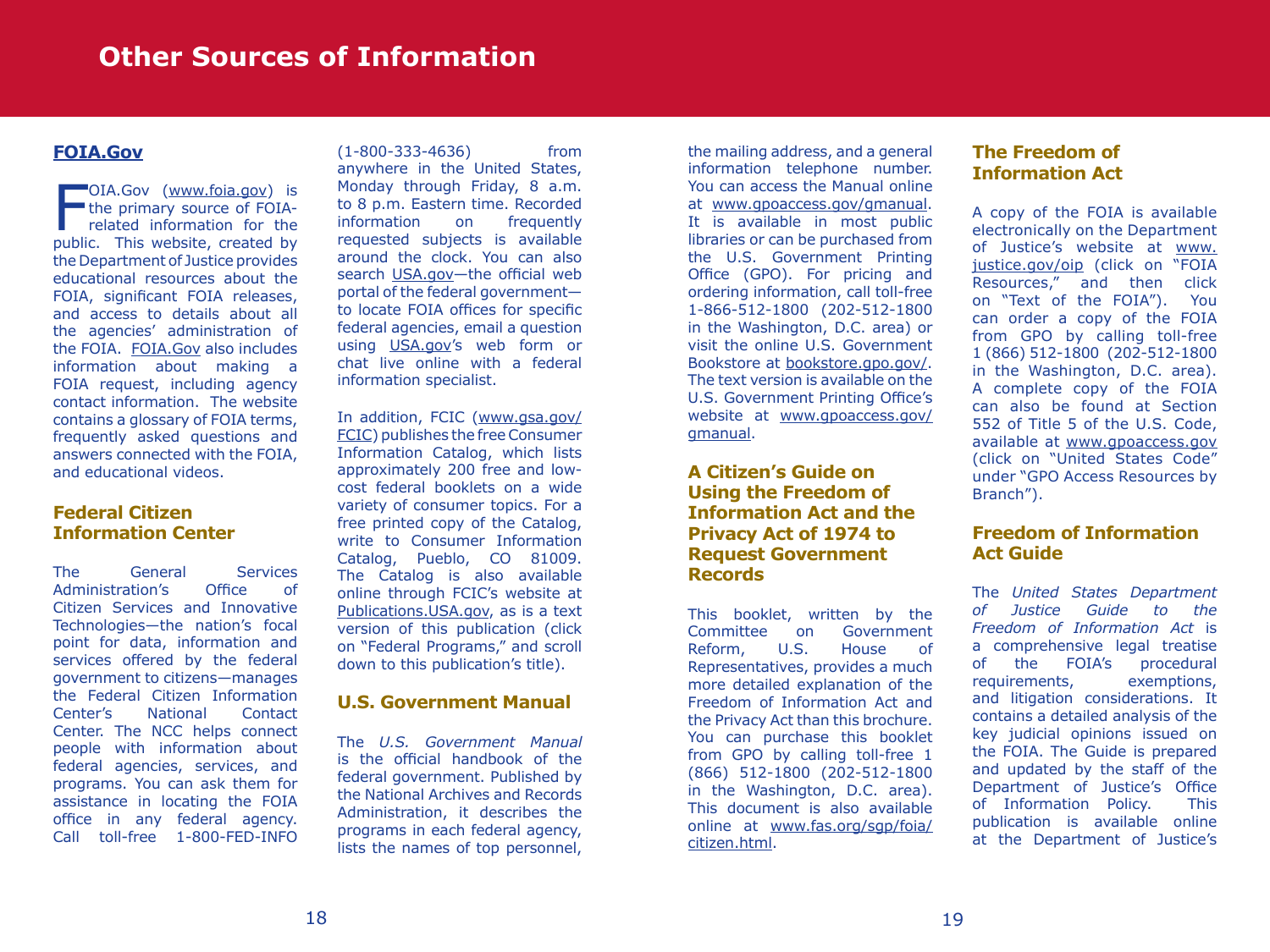# **Other Sources of Information**

website at [www.justice.gov/foia](http://www.justice.gov/foia) (click on " FOIA OIP Guidance," click on "DOJ Guide to the FOIA"). You can also purchase this book from the Government Printing Office at [bookstore.gpo.gov](http://bookstore.gpo.gov) or by calling 1-866-512-1800 (202- 512-1800 in the Washington, D.C. area).

# **FOIA Post**

The Department of Justice's Office of Information Policy (OIP) posts a wide variety of news and guidance related to the FOIA on its website. *FOIA Post* is now the Department's blog which provides agencies and the public with information concerning the FOIA and its proper interpretation. When OIP issues guidance on the FOIA, it alerts agencies thru FOIA Post. Training announcements and guidelines for submitting annual reports and Chief FOIA Officer Reports are all conveyed on FOIA Post. *FOIA Post* can be found on the home page of OIP's website[,www.justice.gov/oip](http://www.justice.gov/oip).

#### **FOIA Court Decisions**

The Department of Justice's Office of Information Policy posts summaries each month of litigation cases decided under the FOIA. The monthly case summaries are organized both chronologically, beginning in December 2009, and

by topic. These case summaries can be found on the Department of Justice's website at [www.](http://www.justice.gov/oip) [justice.gov/oip](http://www.justice.gov/oip) (click on "FOIA Resources," then click on "Court Decisions").

## **FOIA Reference Guides or Handbooks**

Each federal department or agency is required to maintain a reference guide or handbook to assist the public in making FOIA requests to that agency. Included is contact information for each agency's FOIA office(s) and FOIA Public Liaison(s). These reference guides for FOIA requesters are available on each agency's FOIA website. For example, the Department of Justice's FOIA Reference Guide is available at [www.justice.gov/oip.](http://www.justice.gov/oip) All agency FOIA websites are also available on [FOIA.Gov](http://www.foia.gov).

# **The Privacy Act of 1974**

A copy of the Privacy Act is available electronically on the Department of Justice's website at [www.justice.gov/opcl](http://www.justice.gov/opcl) (click on "Privacy Act of 1974," then select the link "Privacy Act of 1974, 5 U.S.C. § 552a"). You can order a copy of the Privacy Act, Public Law 93-579, from GPO by calling toll-free 1 (866) 512-1800



(202-512-1800 in the Washington, D.C. area).

#### **Overview of the Privacy Act of 1974**

The *Overview of the Privacy Act of 1974* is prepared by the Department of Justice's Office of Privacy and Civil Liberties in coordination with the Office of Management and Budget, and is a discussion of the provisions of the Privacy Act. This book also contains the text of the Privacy Act. It can be viewed on the Department of Justice's website at [www.justice.gov/](http://www.justice.gov/opcl/privacyact1974.htm) [opcl/privacyact1974.htm](http://www.justice.gov/opcl/privacyact1974.htm) (click on "Overview of the Privacy Act of 1974.")